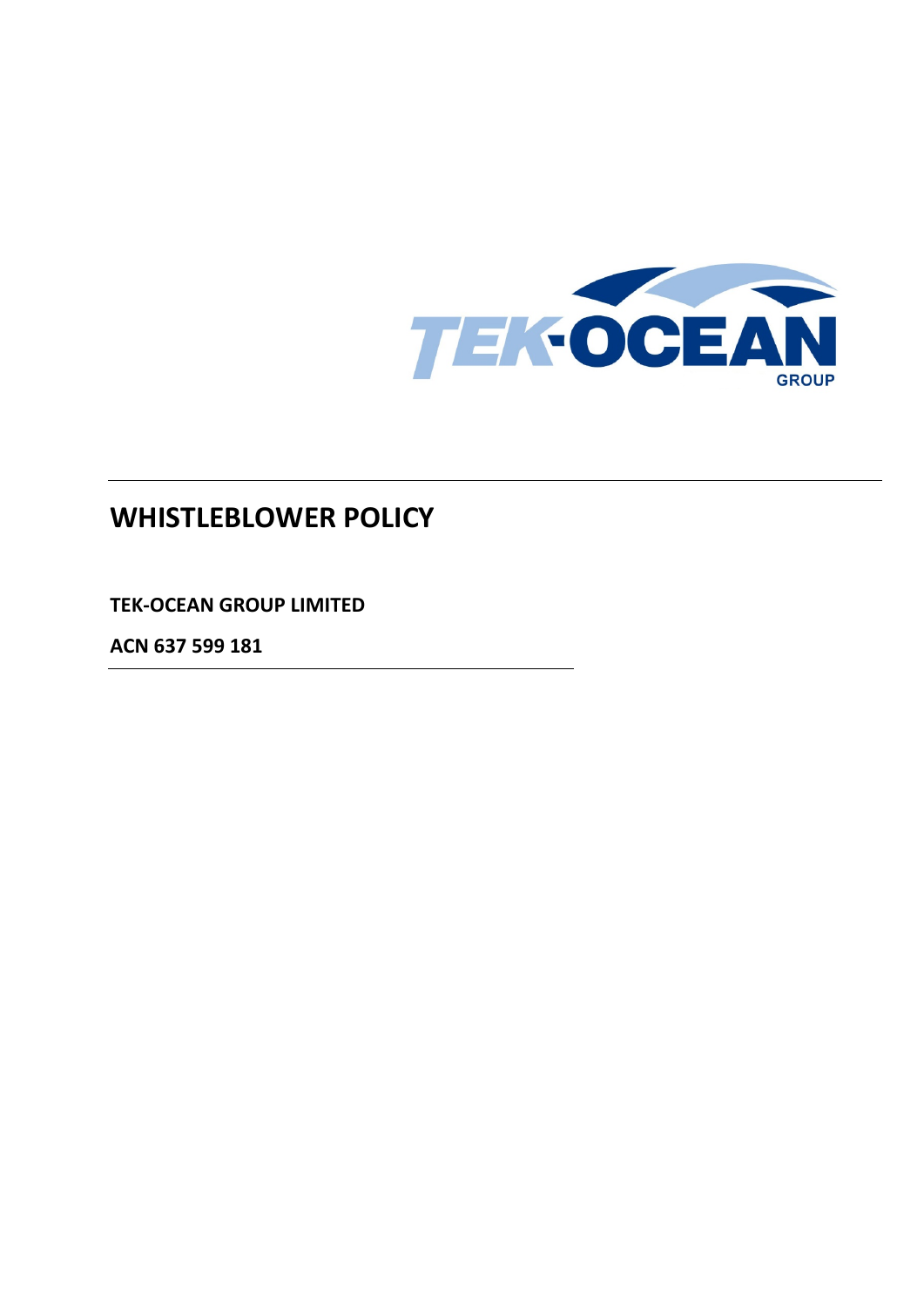## **1. Purpose**

- 1.1 Tek-Ocean Group Limited ("**Tek-Ocean**" or "**Company**") and its subsidiaries (collectively, the **Group**) is committed to the highest standards of conduct and ethical behaviour in all of our business activities, and to promoting and supporting a culture of honest and ethical behaviour, corporate compliance and good corporate governance.
- 1.2 This Whistleblower Policy (**Policy**) encourages **'Eligible Whistleblowers**' to disclose improper conduct confidentially, anonymously, and on reasonable grounds without the fear of reprisal or detrimental action.
- 1.3 The Policy details the rights of Eligible Whistleblowers, setting out a summary of the protections that are available to Eligible Whistleblowers who make disclosures under the Whistleblower protection provisions provided in the Corporations Act 2001 (Cth) and the Taxation Administration Act 1953 (Cth) (**Whistleblower Laws**).
- 1.4 Under the Whistleblower Laws, an Eligible Whistleblower will be entitled to certain legal protections if they report a **'Disclosable Matter**' to an **'Eligible Recipient'**, the Australian Securities and Investments Commission (**ASIC**), Australian Prudential Regulation Authority (**APRA**), or the Australian Tax Office (**ATO**).
- 1.5 The Policy defines the meaning of some of those terms below.
- 1.6 The Policy should be read in conjunction with the Group's Code of Conduct.
- 1.7 The Policy is made available to the Group's stakeholders through its website.

# **2. Application**

- 2.1. This Policy applies to all of the Group's people, who include but may not be limited to:
	- (a) all Group officers and employees (former and current);
	- (b) all Group suppliers and contractors (former and current);
	- (c) all Eligible Whistleblowers as defined under this Policy and the Whistleblower Laws; or
	- (d) all Eligible Recipients as defined under this Policy and the Whistleblower Laws.

#### **3. Eligible Whistleblower**

- 3.1. Under the Whistleblower Laws, an 'Eligible Whistleblower' includes an individual who is, or has been, any of the following:
	- (a) a current or former officer or employee, including current and former employees who were employed on a permanent, part-time, fixed term, or temporary basis;
	- (b) current or former suppliers of services or goods to the entity (whether paid or unpaid) including their employees;
	- (c) an associate of the entity; or
	- (d) a relative, dependent or spouse of any of the above individuals.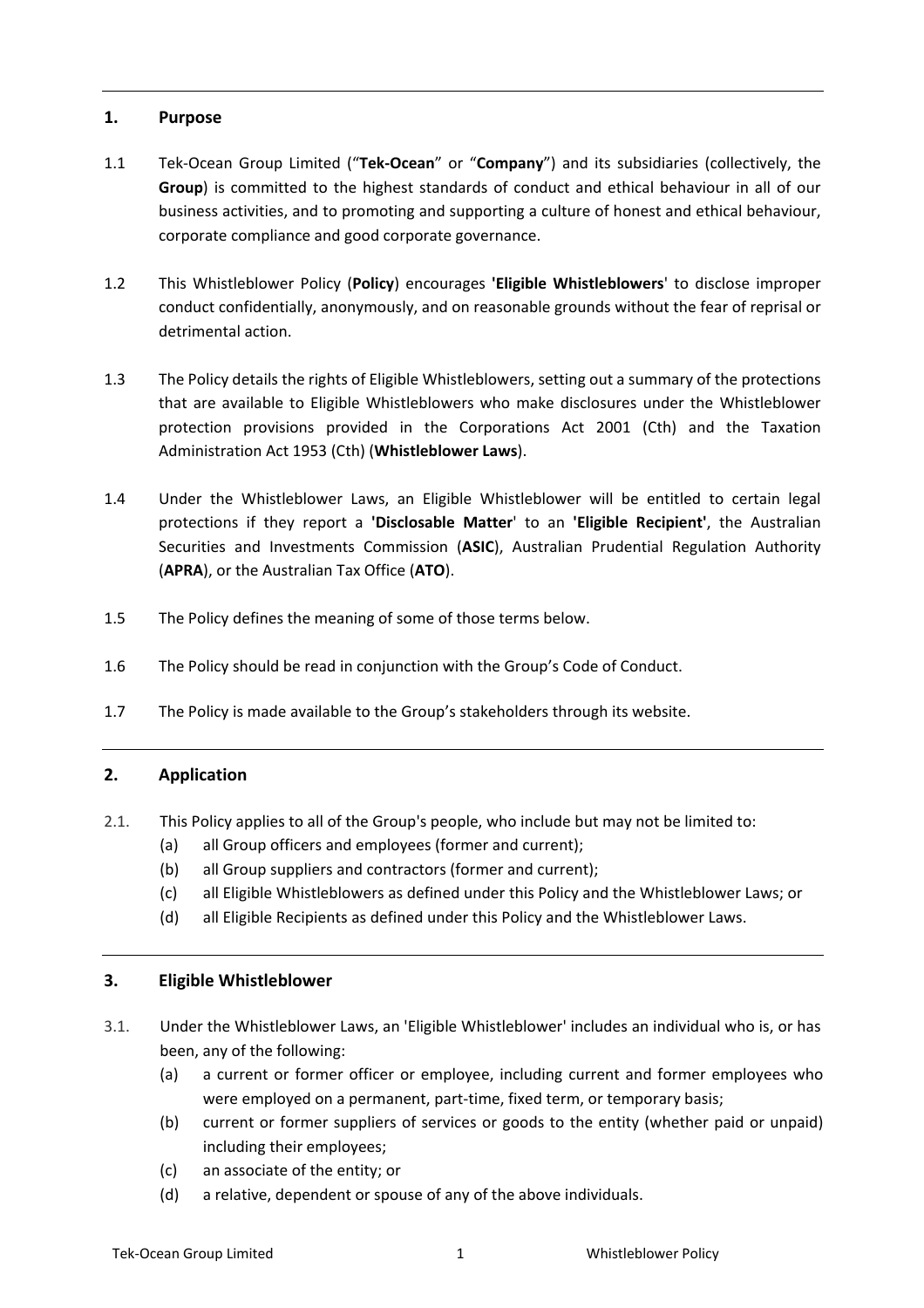# **4. What is a Disclosable Matter?**

- 4.1. Under the Whistleblower Laws a **'Disclosable Matter**' is where there is a disclosure of information by an Eligible Whistleblower, where the Eligible Whistleblower has reasonable grounds to suspect that the information:
	- (a) concerns misconduct (including fraud, negligence, default, breach of trust, and breach of duty), or an improper state of affairs or circumstances, in relation to the Group or a related entity;
	- (b) concerns misconduct, or an improper state of affairs or circumstances, in relation to the tax affairs of the Group or an associate of the Group; or
	- (c) indicates that an officer or employee of the Group or a related entity, has engaged in conduct that:
		- i. constitutes an offence against, or a contravention of, a provision of specified legislation including the Corporations Act 2001 (Cth);
		- ii. constitutes an offence against any other law of the Commonwealth that is punishable by imprisonment for a period of 12 months or more;
		- iii. represents a danger to the public or the financial system; or
		- iv. will warrant a 'Public Interest Disclosure' or an 'Emergency Disclosure' (see definitions below).
- 4.2. Misconduct or an 'improper state of affairs or circumstances' that may amount to examples of Disclosable Matters may include, but are not limited to:
	- (a) dishonest, fraudulent or corrupt activity, including bribery;
	- (b) illegal conduct (such as theft, drug sale or use, violence, harassment or intimidation, criminal damage to property or other breaches of state or federal law);
	- (c) unethical conduct or any conduct which is in breach of the Group's policies (such as dishonestly altering Group records or data, adopting questionable accounting practices or wilfully breaching the Group's Code of Conduct or other policies or procedures);
	- (d) conduct which is potentially damaging to the Group, a Group employee or a third party, such as unsafe work practices, environmental damage, health risks or abuse of the Group property or resources;
	- (e) conduct which amounts to an abuse of authority;
	- (f) conduct which may cause financial loss to the Group or damage its reputation or be otherwise detrimental to the Group's interests;
	- (g) conduct that involves harassment, discrimination, victimisation or bullying;
	- (h) conduct that involves any other kind of serious impropriety;
	- (i) auditing non-disclosure or manipulation of any audit processes;
	- (j) information that indicates a significant risk to public safety even if it does not involve a breach of a particular law;
	- (k) information that indicates a significant risk to the stability of, or confidence in, the financial system, even if it does not involve a breach of a particular law; or
	- (l) any deliberate concealment relating to the above.
- 4.3. A Disclosable Matter may include conduct that may not involve a contravention of a particular law.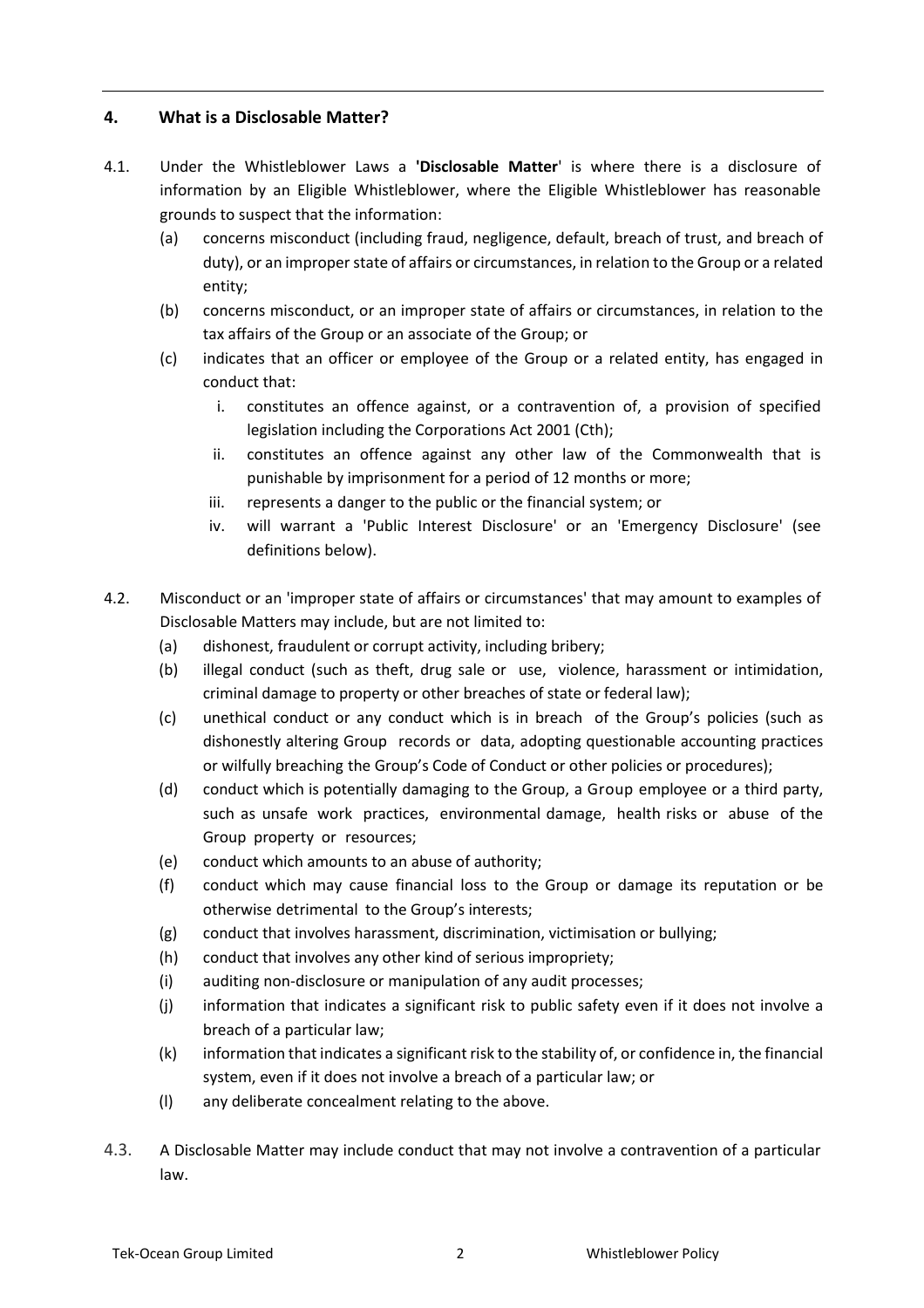4.4. An individual who makes a disclosure may still qualify for protection even if their disclosure turns out to be incorrect, in so far that the disclosure was made in good faith and / or have reasonable grounds.

# **5. What is not Considered a Disclosable Matter?**

- 5.1. A disclosure will not qualify for protection under the Whistleblower Laws if the information disclosed concerns a 'Personal Work- Related Grievance' of the Eligible Whistleblower.
- 5.2. A 'Personal Work-Related Grievance' is a grievance about any matter in relation to the Eligible Whistleblower's employment, or former employment, having (or tending to have) implications for the Eligible Whistleblower personally.
- 5.3. However, the grievance will not be a Personal Work-Related Grievance if it has significant implications for the Group and concerns conduct or alleged conduct referred within the definition of a Disclosable Matter.
- 5.4. Examples of Personal Work-Related Grievances include:
	- (a) interpersonal conflict between the Eligible Whistleblower and another employee;
	- (b) decisions relating to the engagement, transfer or promotion of the Eligible Whistleblower;
	- (c) decisions relating to the terms and conditions of engagement of the Eligible Whistleblower; or
	- (d) decisions to suspend or terminate the engagement of the Eligible Whistleblower, or otherwise to discipline the Eligible Whistleblower.
- 5.5. A Personal Work-Related Grievance may still qualify for protection if:
	- (a) it includes information about misconduct, or information about misconduct which includes or is accompanied by a Personal Work-Related Grievance (mixed report);
	- (b) the Group has breached employment or other laws punishable by imprisonment for a period of 12 months or more, engaged in conduct that represents a danger to the public, or the disclosure relates to information that suggests misconduct beyond the Eligible Whistleblower's personal circumstances;
	- (c) the Eligible Whistleblower suffers from or is threatened with detriment for making a disclosure; or
	- (d) the Eligible Whistleblower seeks legal advice or legal representation about the operation of the Whistleblower protections under the *Corporations Act*.

# **6. Who can I make a report to?**

- 6.1. Disclosures of information that may amount to a Disclosable Matter under this Policy and the Whistleblower Laws can be made to an **'Eligible Recipient'**.
- 6.2. A discloser of information must make a disclosure directly to any of the following Eligible Recipients to qualify for protection as an Eligible Whistleblower under the Whistleblower Laws:
	- (a) the Whistleblower Protection Officer (as listed below);
	- (b) an officer or senior manager of the Group;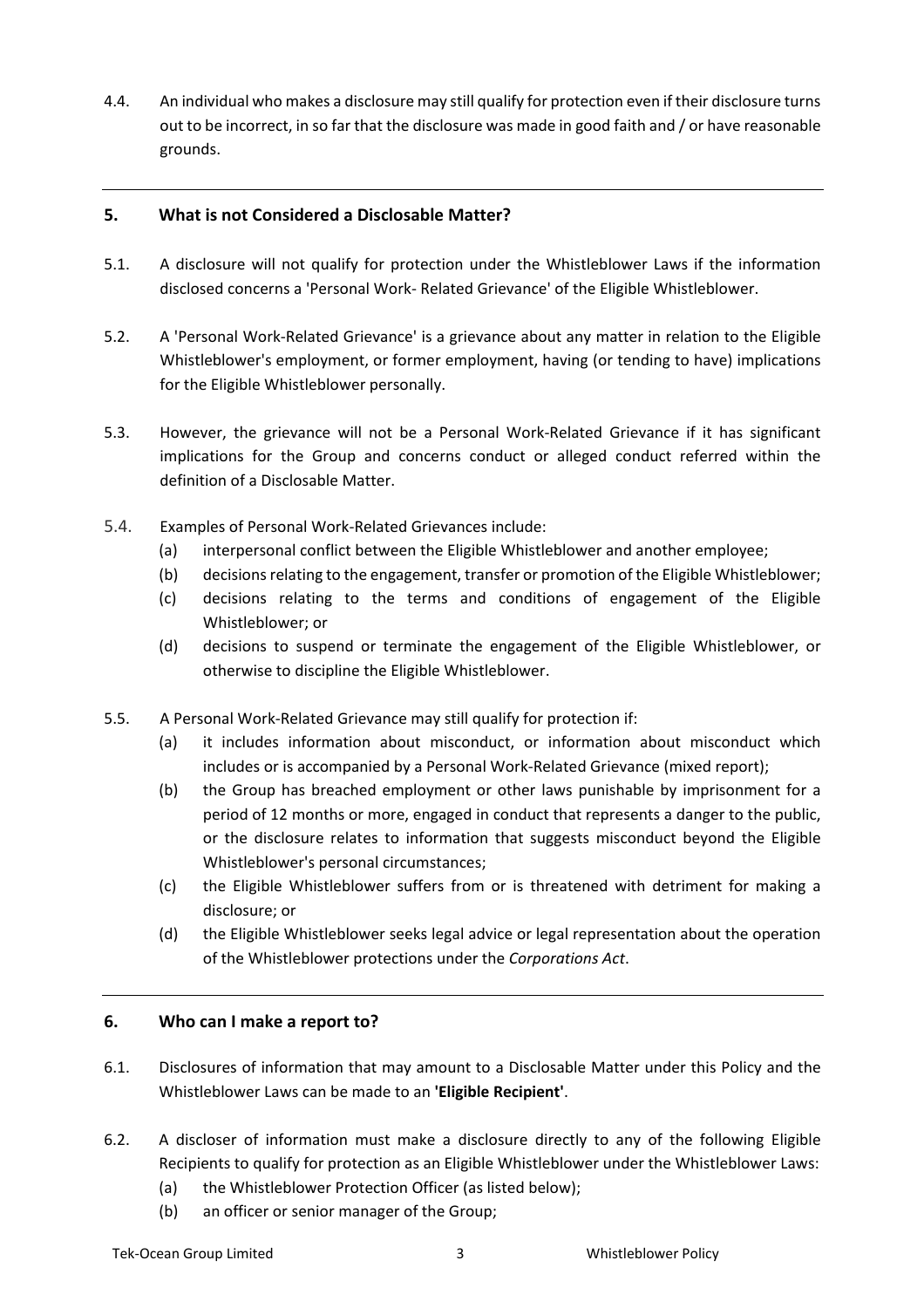- (c) an internal or external auditor, including a member of an audit team conducting an audit, or an actuary of the Group or a related entity; or
- (d) a legal practitioner.
- 6.3. **NOTE**: Disclosures of information to a legal practitioner for the purposes of obtaining legal advice or legal representation in relation to the operation of the whistleblower provisions in the *Corporations Act 2001 (Cth)* are protected (even in the event that the legal practitioner concludes that the disclosure of information does not relate to a Disclosable Matter).
- 6.4. Disclosures of information may also be made to ASIC, APRA, or the ATO.
- 6.5. The Group recommends that Eligible Whistleblowers who may wish to make a disclosure of information that may amount to a Disclosable Matter, but want to obtain additional information first, contact the Whistleblower Protection Officer for further information.
- 6.6. As per the above, an Eligible Whistleblower may make a disclosure directly to any of the above Eligible Recipients. A disclosure of information can be made by contacting the following Whistleblower Protection Officer:

| <b>Mathew Watkins</b>    | Phone:   | +61 (3) 9692 7222                 |
|--------------------------|----------|-----------------------------------|
| <b>Company Secretary</b> | Email:   | mwatkins@leydinfreyer.com.au      |
|                          | Address: | Level 4, 100 Albert Road,         |
|                          |          | South Melbourne, Victoria 3205    |
| Jordan Glanville         | Phone:   | +61 (3) 8787 0808                 |
| <b>General Manager</b>   | Email:   | Jordan.Glanville@tek-ocean.com.au |
|                          | Address: | 6-8 Edison Road,                  |
|                          |          | Dandenong South, VIC 3164         |
| <b>Brendan Brown</b>     | Phone:   | +61 (3) 9692 7222                 |
| Non-Executive Chairman   | Email:   | bbrown@clsecurities.com.au        |
|                          | Address: | 6-8 Edison Road,                  |
|                          |          | Dandenong South, VIC 3164         |

- 6.7. A report may be submitted anonymously if the Eligible Whistleblower does not wish to disclose his or her identity to the Whistleblower Protection Officer and all disclosures of information will be treated confidentially.
- 6.8. There is no requirement for an Eligible Whistleblower to identify himself or herself to be eligible to receive the protections outlined under the Whistleblower Laws.

# **7. What is a Public Interest Disclosure or an Emergency Disclosure?**

7.1 "Public Interest Disclosure" means a disclosure of information to a journalist or a parliamentarian, where: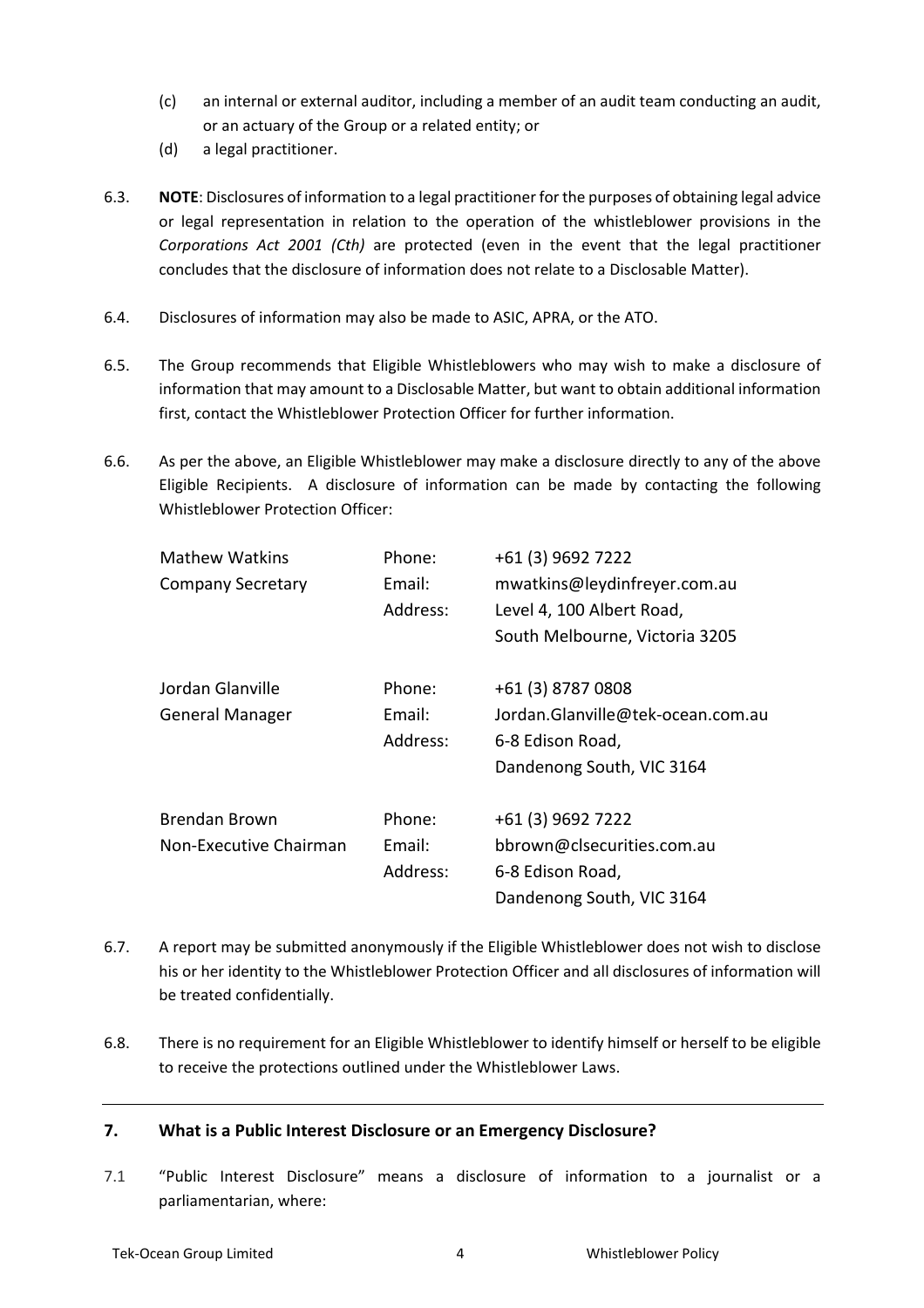- (a) at least 90 days have passed since the discloser made the disclosure to ASIC, APRA or another Commonwealth body prescribed by regulation;
- (b) the disclosure does not have reasonable grounds to believe that action is being, or has been taken, in relation to their disclosure;
- (c) the disclosure has reasonable grounds to believe that making a further disclosure of the information is in the public interest; and
- (d) before making the public interest disclosure, the discloser has given written notice to the body referred to under 7.1(a) and that includes sufficient information to identify the previous disclosure and states that the discloser intends to make a public interest disclosure.
- 7.2 'Emergency Disclosure'' is the disclosure of information to a journalist or parliamentarian where:
	- (a) the discloser has previously made a disclosure of the information to ASIC, APRA or another Commonwealth body prescribed by regulation;
	- (b) the discloser has reasonable grounds to believe that the information concerns a substantial and imminent danger to the health or safety of one or more persons or to the natural environment;
	- (c) before making the emergency disclosure, the discloser has given written notice to the body referred to under section 7.2(a) of this policy and that said notice includes sufficient information to identify the previous disclosure and states that the discloser intends to make an emergency disclosure; and
	- (d) the extent of the information disclosed in the emergency disclosure is not greater than is necessary to inform the journalist or parliamentarian of the substantial and imminent danger.
- 7.3 An Eligible Whistleblower should consider contacting an independent legal adviser before making a Public Interest Disclosure or an Emergency Disclosure.
- 7.4 A disclosure of information will remain a Disclosable Matter where the Eligible Whistleblower makes a Public Interest Disclosure or an Emergency Disclosure.

# **8. Investigation of Reportable Conduct**

- 8.1. The Group will investigate all matters reported under this Policy as soon as possible after the matter has been reported. The Whistleblower Protection Officer may appoint a person to assist in the investigation of a matter raised. Where appropriate, the Group will provide feedback to the whistleblower regarding the investigation's progress and/or outcome (subject to considerations of the privacy of those against whom allegations are made).
- 8.2. The investigation will be conducted in an objective and fair manner, and otherwise as is reasonable and appropriate having regard to the nature of the Reportable Conduct and the circumstances.

#### **9. Protection of Whistleblowers**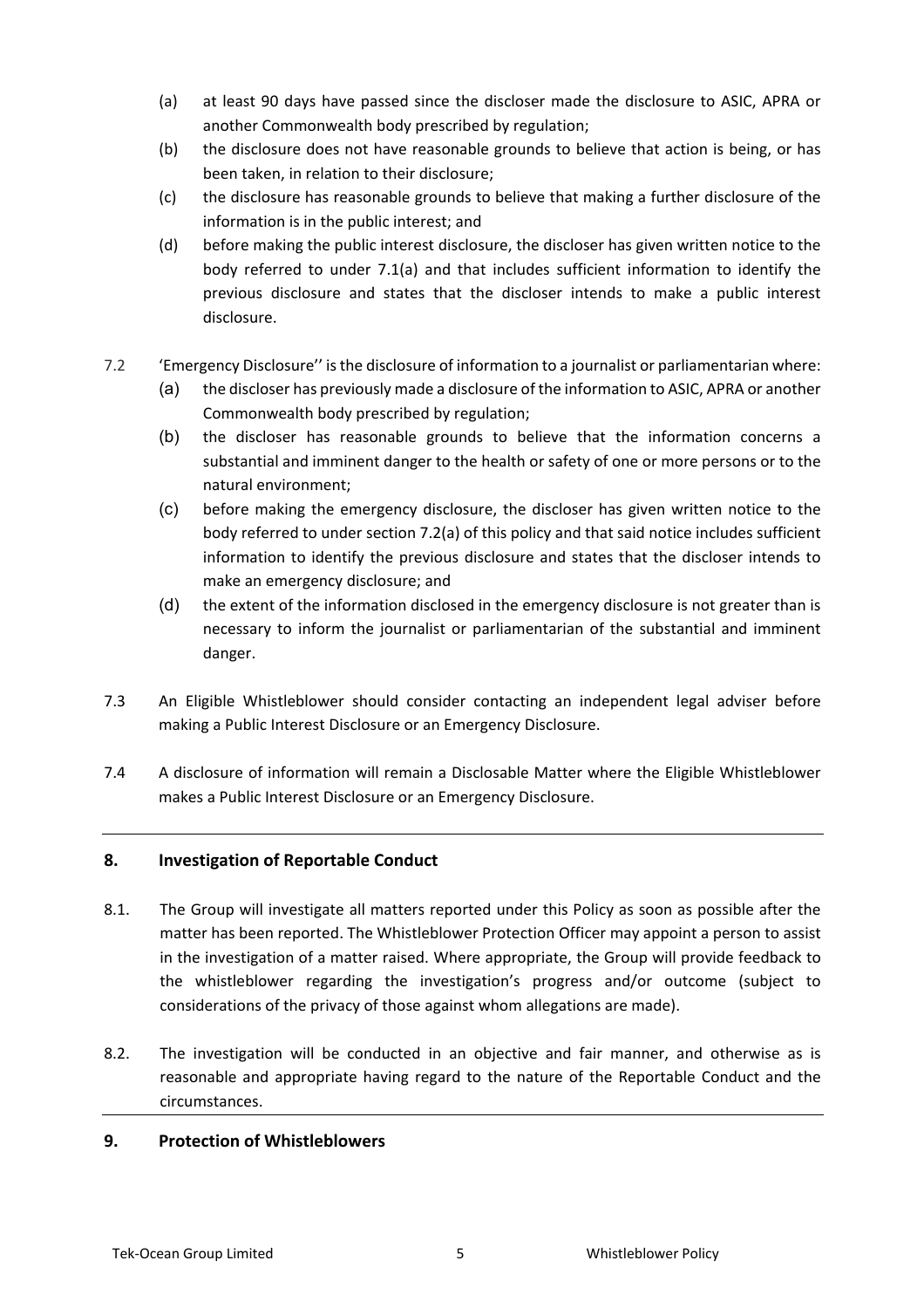- 9.1. Where an Eligible Whistleblower makes a disclosure of information on reasonable grounds, the Group will act to protect them from any victimisation, adverse reaction or intimidation and ensure they will not be disadvantaged in their employment or engagement with the Group as a result of his or her disclosure.
- 9.2. Eligible Whistleblowers also have specific protections under the Whistleblower Laws, which are outlined below.

# *A. Identity Protection (Confidentiality)*

- 9.2.1. A person cannot disclose the identity of an Eligible Whistleblower or information that is likely to lead to the identification of the Eligible Whistleblower, unless:
	- (a) it discloses such information to ASIC, APRA or a member of the Australian Federal Police;
	- (b) it discloses such information to a Commonwealth authority, or a State or Territory authority, for the purpose of assisting the authority in the performance of its functions or duties;
	- (c) it discloses such information to a legal practitioner for the purpose of obtaining legal advice or legal representation in relation to the operation of the Whistleblower Laws;
	- (d) the disclosure of that information is made with the consent of the discloser; or
	- (e) it discloses information, but not including the identity of the Eligible Whistleblower, for the purposes of investigating the conduct disclosed (see below).
- 9.2.2. The Group requires that where an officer or employee of the Group receives a Disclosable Matter, that person must not disclose the identity of the Eligible Whistleblower or information that is likely to lead to the identification of the Eligible Whistleblower unless one of the above exceptions applies or it is for the purposes of an investigation (see below).
- 9.2.3. It is unlawful for any person to identify an Eligible Whistleblower or disclose information that is likely to lead to the identification of the Eligible Whistleblower, outside the exceptions listed above.
- 9.2.4. The Group will endeavour to protect the confidentiality of Eligible Whistleblower's identity by adopting the following measures:
	- (a) all personal information or reference to the Eligible Whistleblower witnessing an event will be redacted;
	- (b) the Eligible Whistleblower will be referred to in a gender-neutral context;
	- (c) where possible, the Eligible Whistleblower will be contacted to help identify certain aspects of their disclosure that could inadvertently identify them;
	- (d) disclosures will be handled and investigated by qualified Group staff or external advisors;
	- (e) all paper and electronic documents and other materials relating to disclosures will be stored securely;
	- (f) access to all information relating to a disclosure will be limited to those directly involved in managing and investigating the disclosure;
	- (g) only a restricted number of people who are directly involved in handling and investigating a disclosure will be made aware of a discloser's identity (subject to the discloser's consent) or information that is likely to lead to the identification of the discloser;
	- (h) communications and documents relating to the investigation of a disclosure will be sent to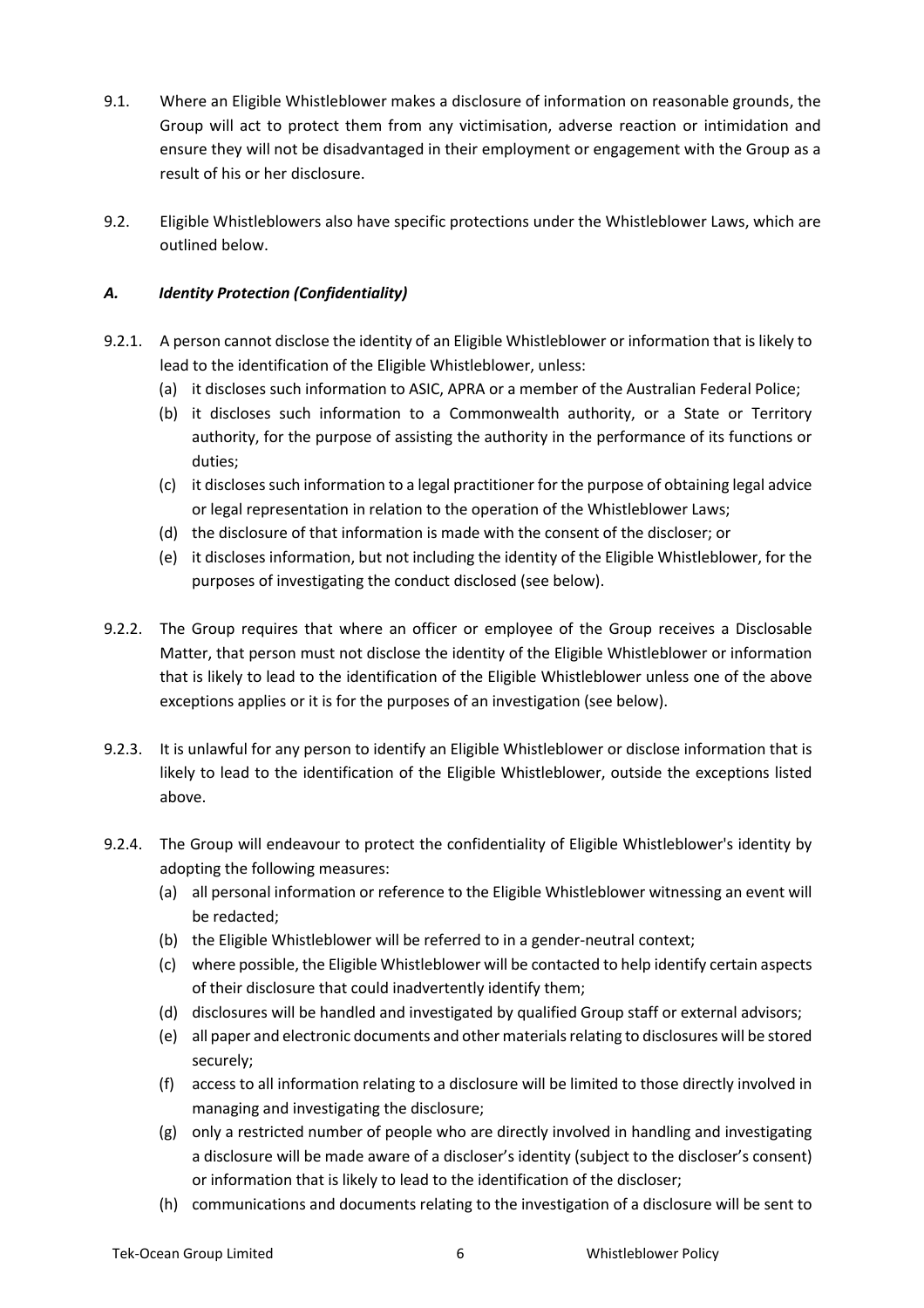an email address or to a printer that can be accessed by other staff; and

- (i) each person who is involved in handling and investigating a disclosure will be reminded about the confidentiality requirements, including that an unauthorised disclosure of a discloser's identity may be a criminal offence.
- 9.2.5. If an Eligible Whistleblower is concerned about a breach of confidentiality, the Group encourages the Eligible Whistleblower to lodge a complaint with the Group by contacting a Whistleblower Protection Officer.
- 9.2.6. Eligible Whistleblowers may also lodge a complaint with a regulator such as ASIC, APRA or the ATO, for external investigation.

#### *B. Protection from Detrimental Acts or Omissions*

- 9.2.7. A person cannot engage in conduct that causes detriment to an Eligible Whistleblower (or another person), in relation to a Disclosable Matter if:
	- (a) the person believes or suspects that the Eligible Whistleblower (or another person) made, may have made, proposes to make, or could make a disclosure that qualifies for protection; and
	- (b) the belief or suspicion is the reason, or part of the reason, for the detrimental conduct.
- 9.2.8. A person cannot make a threat to cause detriment to an Eligible Whistleblower (or another person) in relation to a Disclosable Matter. A threat may be expressed or implied, conditional or unconditional.
- 9.2.9. An Eligible Whistleblower (or another person) who has been threatened in relation to a Disclosable Matter does not have to actually fear that the threat will be carried out.
- 9.2.10. Examples of conduct that is considered detrimental and that are prohibited under the law include, but are not limited to:
	- (a) dismissal of an employee;
	- (b) injury of an employee in his or her employment;
	- (c) alteration of an employee's position or duties to his or her disadvantage;
	- (d) discrimination between an employee and other employees of the same employer;
	- (e) harassment or intimidation of a person;
	- (f) harm or injury to a person, including psychological harm;
	- (g) damage to a person's property;
	- (h) damage to a person's reputation;
	- (i) damage to a person's business or financial position; or
	- (j) any other damage to a person.

9.2.11. Examples of conduct that is not to be considered detrimental include:

- (a) administrative action that is reasonable for the purpose of protecting an Eligible Whistleblower from detriment (e.g. moving an Eligible Whistleblower who has made a disclosure about their immediate work area to another office to prevent them from detriment);
- (b) managing an Eligible Whistleblower's unsatisfactory work performance, if the action is in line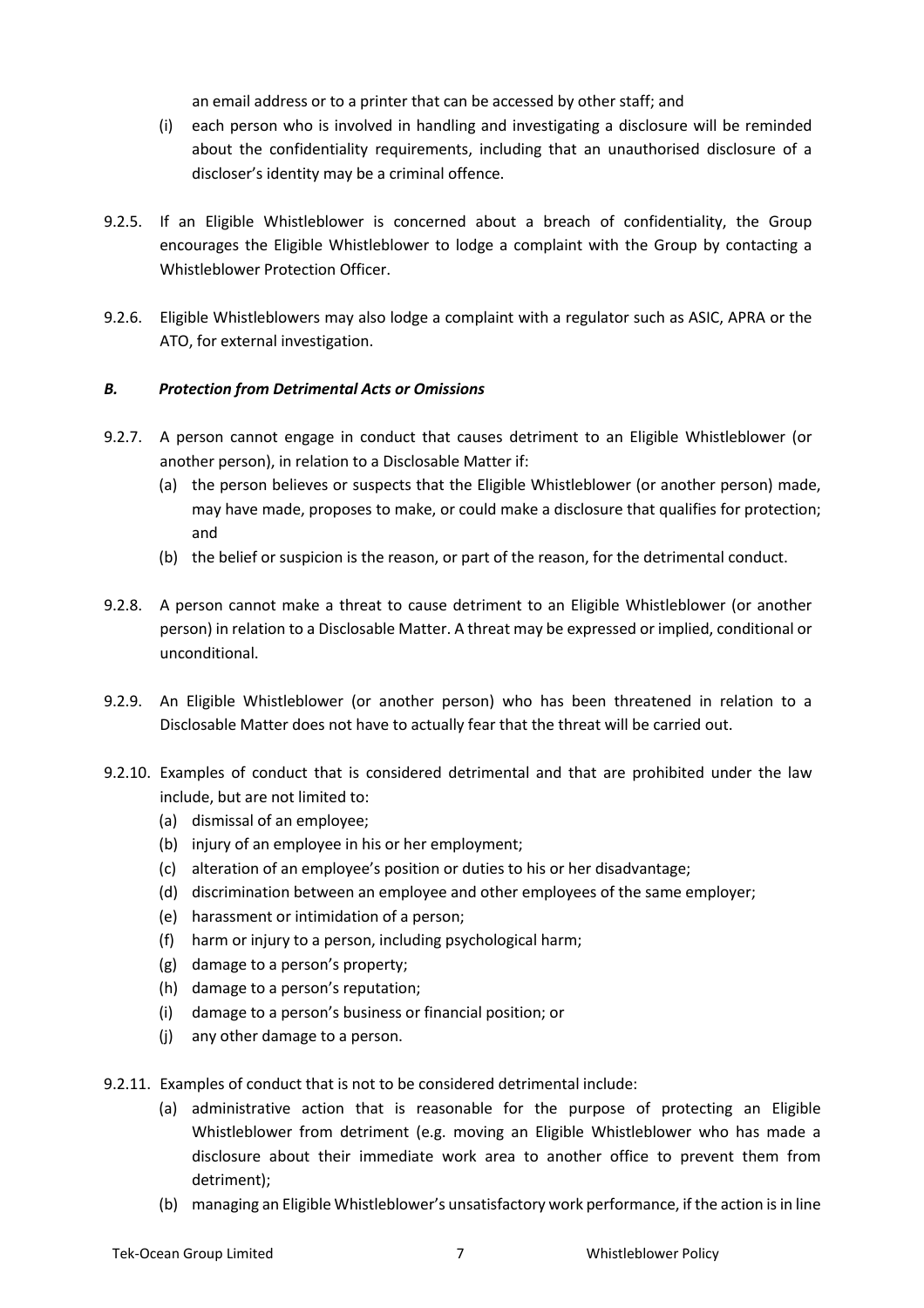with the Group's performance management framework.

- 9.2.12. The Group will endeavour to adopt the following measures and mechanism to protect Eligible Whistleblowers from detriment (where applicable):
	- (a) processes for assessing the risk of detriment against an Eligible Whistleblower and other persons (e.g. other staff who might be suspected to have made a disclosure), which will commence as soon as possible after receiving a disclosure;
	- (b) strategies to help an Eligible Whistleblower minimise and manage stress, time or performance impacts, or other challenges resulting from the disclosure or its investigation;
	- (c) processes for ensuring that management are aware of their responsibilities to maintain the confidentiality of a disclosure, address the risks of isolation or harassment, manage conflicts, and ensure fairness when managing the performance of, or taking other management action relating to, an Eligible Whistleblower;
	- (d) procedures on how an Eligible Whistleblower can lodge a complaint if they have suffered detriment, and the actions the Group may take in response to such complaints (e.g. the complaint could be investigated as a separate matter by an officer who is not involved in dealing with disclosures and the investigation findings will be provided to the Board); and
	- (e) interventions for protecting an Eligible Whistleblower if detriment has already occurred e.g. the Group could investigate and address the detrimental conduct, such as by taking disciplinary action, or the Group could allow the Eligible Whistleblower to take extended leave.
- 9.2.13. Where an Eligible Whistleblower believes they have suffered detriment, the Group encourages that person to seek independent legal advice or contact a regulatory body such as ASIC, APRA or the ATO.
- 9.2.14. Under the Whistleblower Laws, the Group has a responsibility to protect Eligible Whistleblowers from detriment. The Whistleblower Laws also make it a criminal offence for an individual to threaten an Eligible Whistleblower or cause an Eligible Whistleblower to suffer detriment, and the individual may be required to pay a civil penalty and/or compensation to the Eligible Whistleblower.
- 9.2.15. Where an Eligible Whistleblower is subject to, or concerned about, any victimisation or detriment as referred to the above, the Eligible Whistleblower should draw this negative treatment to the attention of the Whistleblower Protection Officer and the Whistleblower Protection Officer will take action they deem appropriate in the circumstances.

#### *C. Compensation and Remedies*

- 9.2.16. An Eligible Whistleblower (or any other employee or person) can seek compensation and other remedies through the courts if:
	- (a) they suffer loss, damage or injury because of a disclosure of information; and
	- (b) the Group failed to take reasonable precautions and exercise due diligence to prevent the detrimental conduct.
- 9.2.17. The Group encourages all Eligible Whistleblowers to seek independent legal advice in relation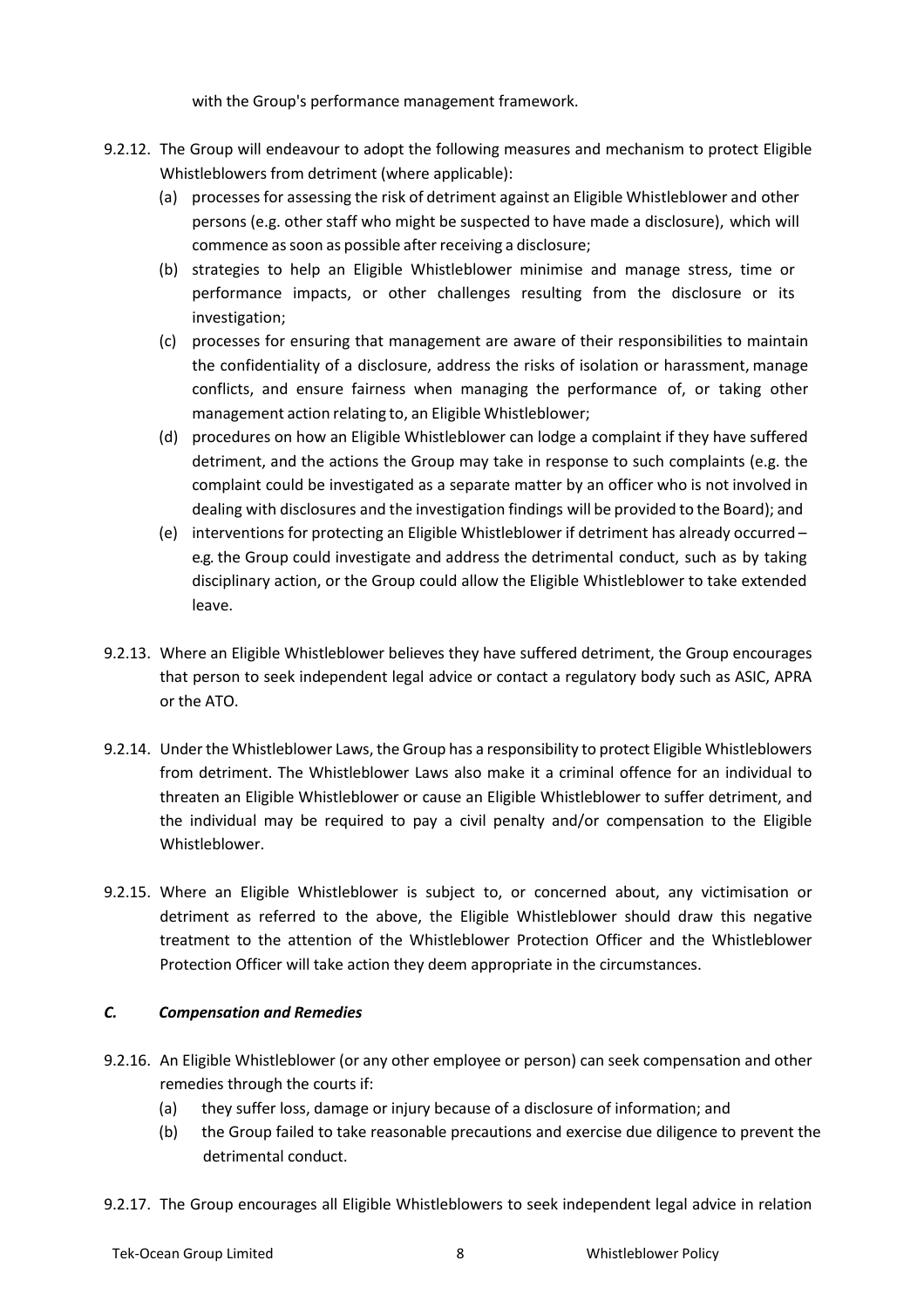to compensation and other remedies.

# *D. Civil, Criminal and Administrative Liability Protection*

- 9.2.18. An Eligible Whistleblower is protected from any of the following in relation to his or her disclosure, but this does not necessarily mean that he or she will be granted immunity for any misconduct they have engaged in that is revealed in their disclosure:
	- (a) Civil liability (e.g. any legal action against the discloser for breach of an employment contract, duty of confidentiality or another contractual obligation);
	- (b) Criminal liability (e.g. attempted prosecution of the discloser for unlawfully releasing information, or other use of the disclosure against the discloser in a prosecution (other than for making a false disclosure)); and
	- (c) Administrative liability (e.g. disciplinary action for making the disclosure).
- 9.2.19. The protections provided under Part 9 of this Policy do not grant immunity for any misconduct an Eligible Whistleblower has engaged in that is revealed in their disclosure of information.

# **10. How will Disclosures be investigated by the Group**

#### *A. Handling a disclosure of information*

- 10.1. The Group will consider all disclosures of information relating to improper conduct made under this Policy as soon as possible upon receipt of the disclosure of information by the Eligible Recipient.
- 10.2. The Whistleblower Protection Officer is responsible for determining the management of an investigation into a disclosure of information, and may consider:
	- (a) the nature and scope required for the investigation;
	- (b) the person(s) within and/or outside the Group that should lead the investigation;
	- (c) the nature of any technical, financial or legal advice that may be required to support the investigation; and
	- (d) the timeframe for the investigation.

# *B. Investigation of a Disclosure of Information*

- 10.3. The Group will conduct the investigation of a disclosure in a timely and efficient manner, noting that the length of time of any such investigation will take may vary depending on the nature of the disclosure of information.
- 10.4. The Group will conduct the investigation of a disclosure of information in a thorough, objective and impartial manner.
- 10.5. The Group and the Eligible Recipient receiving a disclosure of information may need to disclose information related to the disclosure to undertake an investigation into the disclosure of information. However, unless the Eligible Whistleblower gives consent otherwise, the Group will conduct the investigation of a disclosure in a confidential manner, that is, the Group cannot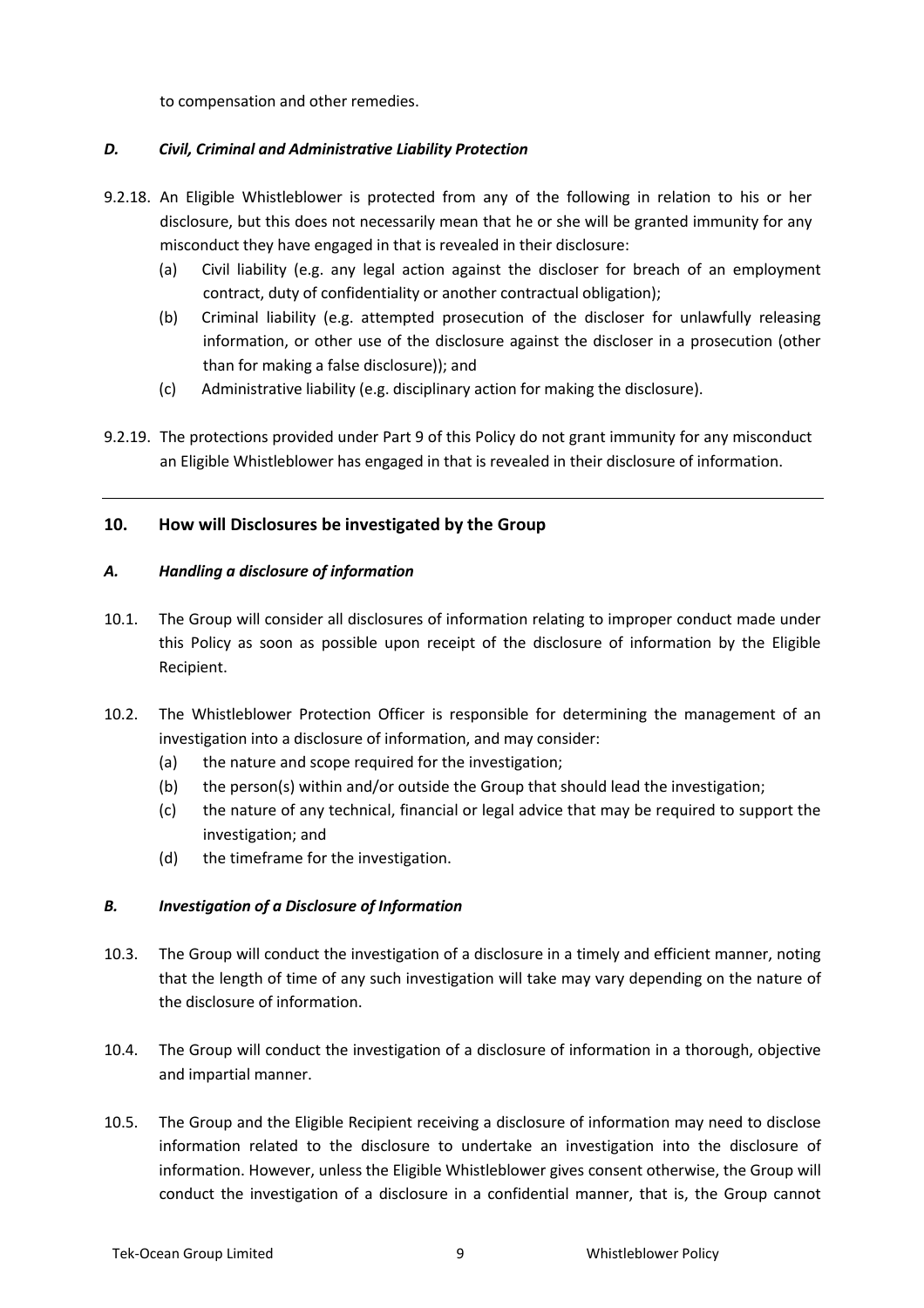disclose information that is likely to lead to the identification of the Eligible Whistleblower as part of its investigation process, unless:

- (a) the information does not include the Eligible Whistleblower's identity;
- (b) the Group removes information relating to the Eligible Whistleblower or other information that is likely to lead to the identification of the Eligible Whistleblower (e.g. the Eligible Whistleblower's name, position title and other identifying details); and
- (c) it is reasonably necessary for investigating the issues raised in the disclosure of information.
- 10.6. Where possible, Eligible Whistleblowers will be provided with regular updates during the various stages of the investigation.

# *C. Outcome of Investigation and Reporting*

- 10.7. The method for documenting and reporting the findings will depend on the nature of the disclosure, however the Group intends for the report to provide a summary of the facts of the suspected reportable conduct and of the investigation. It will also provide recommendations about whether any accusation made is substantiated or unsubstantiated, whether the matter should be referred to the police, other disciplinary actions that may be required and, if warranted, suggested actions to recover stolen funds or property, and internal control implications.
- 10.8. Whilst the Group intends to provide the Eligible Whistleblower a summary of the outcome of the investigation, there may be circumstances where it may not be appropriate to do so.

#### *D. Fair treatment of Individuals Mentioned in a Disclosure*

- 10.9. The Group will ensure the fair treatment of its employees and other persons who are mentioned in a disclosure that qualifies for protection, including those who are the subject of a disclosure.
- 10.10. The Group will ensure the fair treatment of its employees and other persons by ensuring:
	- (a) disclosures are handled confidentially, when it is practical and appropriate in the circumstances;
	- (b) each disclosure is assessed and will be considered for investigation;
	- (c) the objective of an investigation is to determine whether there is enough evidence to substantiate or refute the matters reported;
	- (d) when an investigation needs to be undertaken, the process will be objective, fair and independent;
	- (e) an employee who is the subject of a disclosure will be advised about the subject matter of the disclosure as and when required by principles of natural justice and procedural fairness and prior to any actions being taken—for example, if the disclosure will be the subject of an investigation; and
	- (f) an employee who is the subject of a disclosure may contact any support services offered by the Group.

# **11. Duties in relation to Reportable Conduct**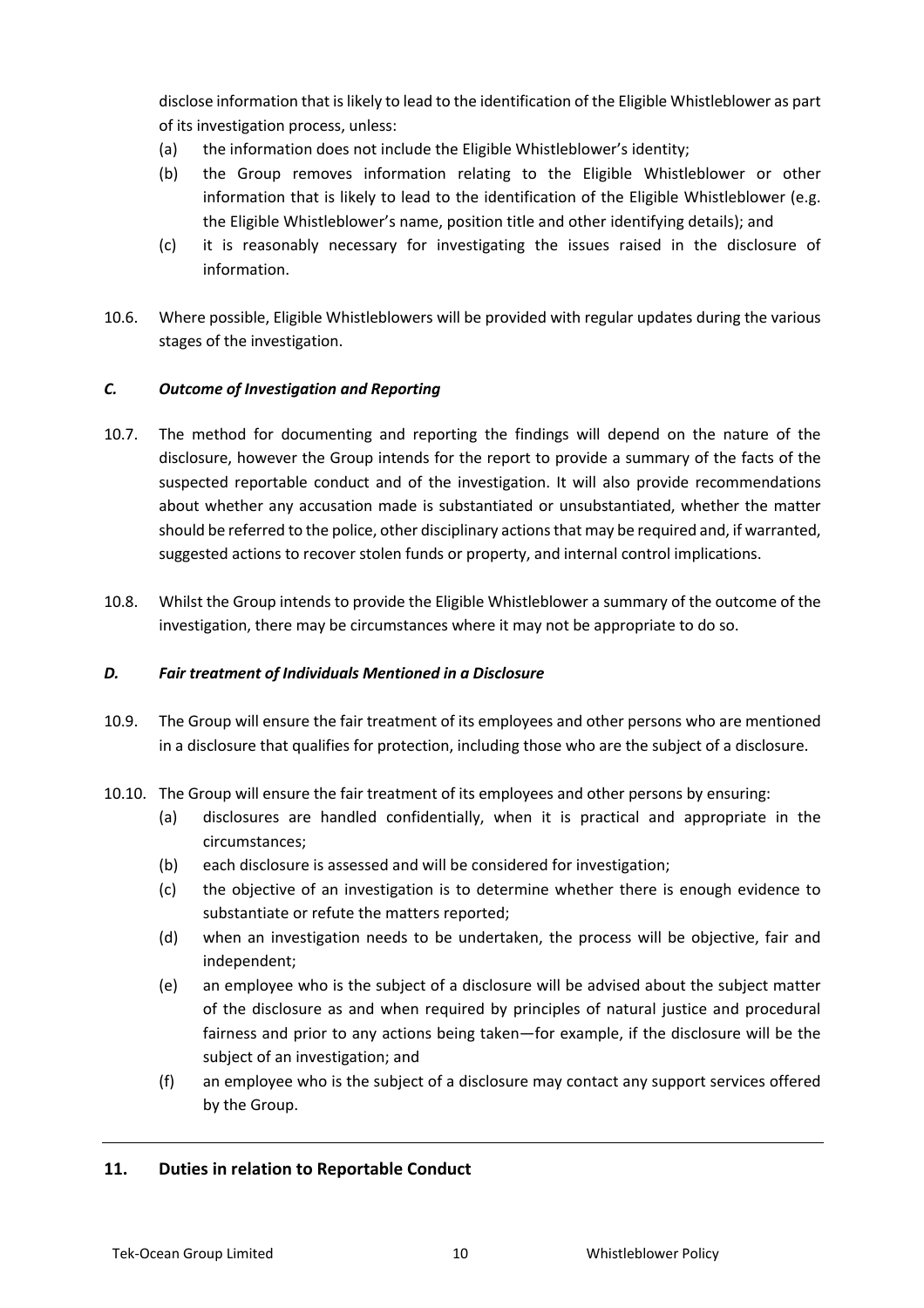11.1. It is expected that employees or contractors of the Group who become aware of known, or potential cases of Reportable Conduct will make a report under this Policy or under other applicable policies.

# **12. Roles and Responsibilities under the Policy**

#### *A. Whistleblower Protection Officer*

- 12.1. The Whistleblower Protection Officer is responsible for the administration of this Policy. The responsibilities also include to:
	- (a) receive all disclosures from Eligible Whistleblowers, management or the independent whistleblower service and acknowledge receipt with the complainant (if possible);
	- (b) appropriately investigate all disclosures in accordance with the Policy and the Whistleblower Laws;
	- (c) ensure that the Group and its officers and employees comply with their obligations under the Whistleblower Laws;
	- (d) not victimise or cause a person to suffer detriment where any person makes or proposes to make a disclosure under this Policy;
	- (e) ensure the principles of natural justice are applied to the respondent(s) of any disclosure and investigation;
	- (f) report all disclosures to the appropriate person as detailed above provided that they and the Whistleblower Protection Officer ensure they comply with their obligations under the Whistleblower Laws in relation to confidentiality of an Eligible Whistleblower's identity;
	- (g) agree appropriate investigation processes and oversee the conduct of an investigation;
	- (h) provide an Investigation report to the Board or as directed by the Chairman;
	- (i) review this Policy in conjunction with the Board.

# *B. All Officers and Employees*

- 12.2. All Officers and employees must:
	- (a) when making a disclosure under this Policy ensure they have reasonable grounds on which to base the allegation(s); and
	- (b) not victimise or cause a person to suffer detriment where a person makes or proposes to make a disclosure under this Policy.

# *C. All Officers and Senior Managers*

- 12.3. Officers, managers and senior management must:
	- (a) ensure the appropriate consideration and confidentiality is applied to all disclosures under this Policy;
	- (b) promptly advise the Whistleblower Protection Officer of any disclosure. If they receive a Disclosable Matter, ensure that they comply with their obligations under the Whistleblower Laws in relation to confidentiality of an Eligible Whistleblower's identity; and
	- (c) not victimise or cause a person to suffer detriment where a person makes or proposes to make a disclosure under this Policy.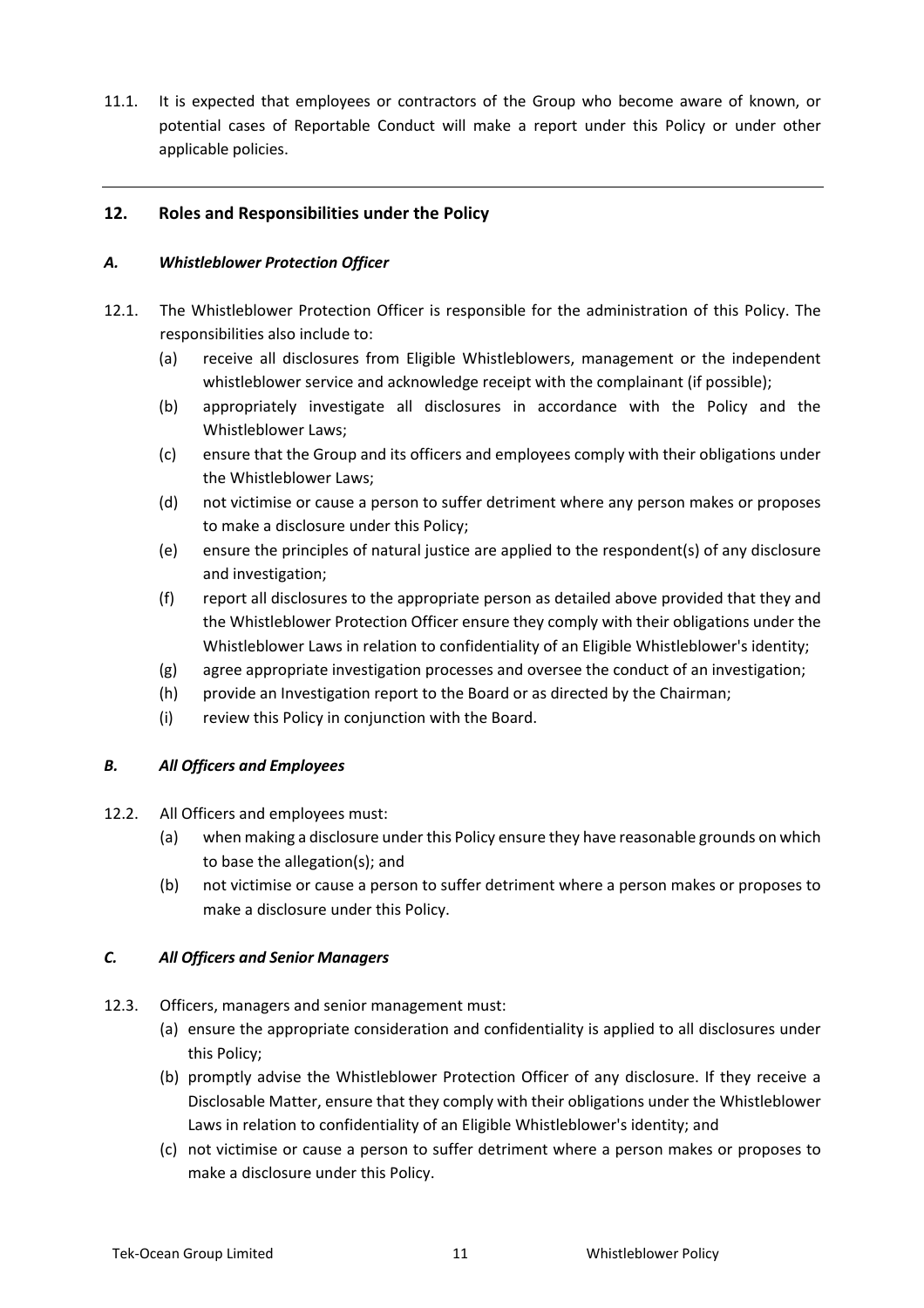### *D. The Board*

- 12.4. The Board is responsible for:
	- (a) receiving any notification and reports of disclosures as designated under this Policy;
	- (b) determining an appropriate response to the outcome of any investigation including issues involving accounting and auditing matters;
	- (c) taking appropriate corrective action when applicable;
	- (d) undertaking periodic reviews of this Policy;
	- (e) ensuring that the Group and the Group officers and employees comply with their obligations under the Whistleblower Laws; and
	- (f) complying with its obligations under the Whistleblower Laws in relation to the confidentiality of an Eligible Whistleblower's identity.

#### **13. Policy Review**

13.1. This Policy cannot be amended without approval from the Group's Board. This Policy will be reviewed from time to time to ensure that it remains effective and meets best practice standards and the needs of the Group.

#### **14. Further assistance**

14.1. Any questions regarding this Policy should be referred to the Whistleblower Protection Officer in the first instance.

# **15. Approved and adopted**

15.1. This Policy was approved and adopted by the Board to be effective from 31 December 2019.